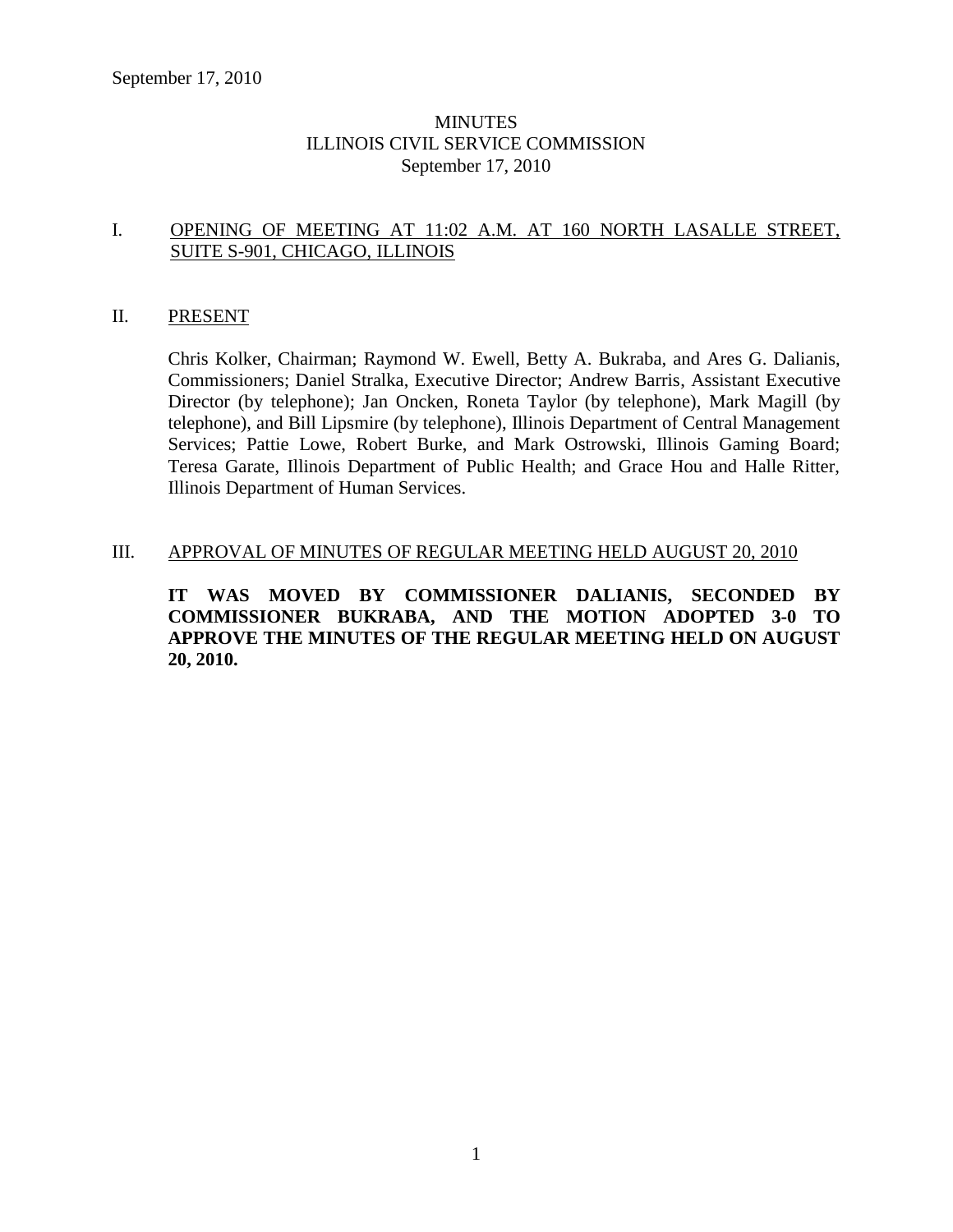#### IV. EXEMPTIONS UNDER SECTION 4d(3) OF THE PERSONNEL CODE

# A. Report on Exempt Positions

|        | Total     | No. of Exempt |
|--------|-----------|---------------|
| Agency | Employees | Positions     |
|        |           |               |
|        |           |               |
|        |           |               |
|        |           |               |
|        |           |               |
|        |           |               |
|        |           |               |
|        |           |               |
|        |           |               |
|        |           |               |
|        |           |               |
|        |           |               |
|        |           |               |
|        |           |               |
|        |           |               |
|        |           |               |
|        |           |               |
|        |           |               |
|        |           |               |
|        |           |               |
|        |           |               |
|        |           |               |
|        |           |               |
|        |           |               |
|        |           |               |
|        |           |               |
|        |           |               |
|        |           |               |
|        |           |               |
|        |           |               |
|        |           |               |
|        |           |               |
|        |           |               |
|        |           |               |
|        |           |               |
|        |           |               |
|        |           |               |
|        |           |               |
|        |           |               |
|        |           |               |
|        |           |               |
|        |           |               |
|        |           |               |
|        |           |               |
|        |           |               |
|        |           |               |
|        |           |               |
|        |           |               |
|        |           |               |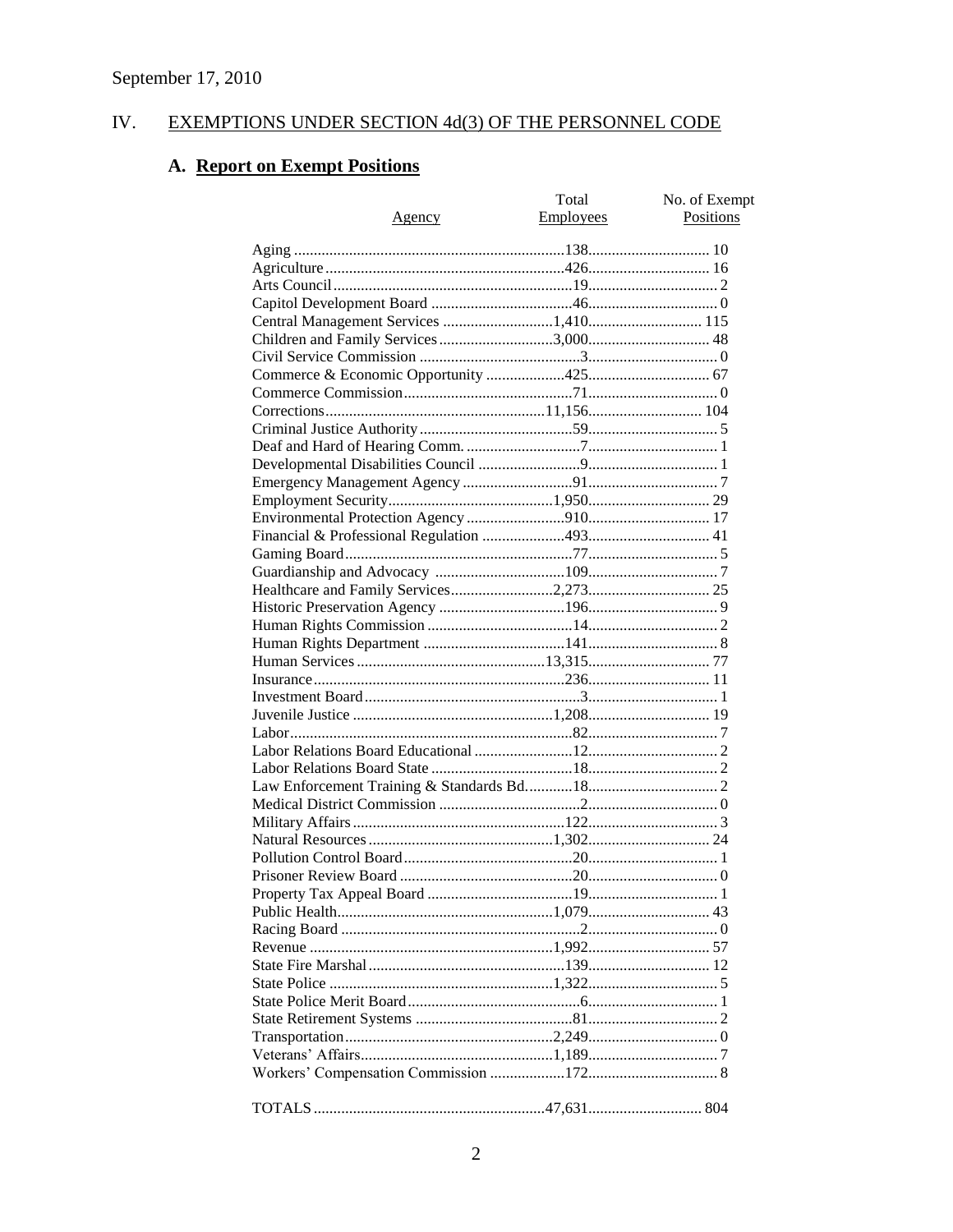### **B. Governing Rule – Section 1.142 Jurisdiction B Exemptions**

- a) The Civil Service Commission shall exercise its judgment when determining whether a position qualifies for exemption from Jurisdiction B under Section 4d(3) of the Personnel Code. The Commission will consider any or all of the following factors inherent in the position and any other factors deemed relevant to the request for exemption:
	- 1) The amount and scope of principal policy making authority;
	- 2) The amount and scope of principal policy administering authority;
	- 3) The amount of independent authority to represent the agency, board or commission to individuals, legislators, organizations or other agencies relative to programmatic responsibilities;
	- 4) The capability to bind the agency, board or commission to a course of action;
	- 5) The nature of the program for which the position has principal policy responsibility;
	- 6) The placement of the position on the organizational chart of the agency, board or commission;
	- 7) The mission, size and geographical scope of the organizational entity or program within the agency, board or commission to which the position is allocated or detailed.
- b) The Commission may, upon its own action after 30 days notice to the Director of Central Management Services or upon the recommendation of the Director of the Department of Central Management Services, rescind the exemption of any position that no longer meets the requirements for exemption set forth in subsection (a). However, rescission of an exemption shall be approved after the Commission has determined that an adequate level of managerial control exists in exempt status that will insure responsive and accountable administrative control of the programs of the agency, board or commission.
- c) For all positions currently exempt by action of the Commission, the Director of Central Management Services shall inform the Commission promptly in writing of all changes in essential functions, reporting structure, working title, work location, position title, position number or specialized knowledge, skills, abilities, licensure or certification.
- d) Prior to granting an exemption from Jurisdiction B under Section 4d(3) of the Personnel Code, the Commission will notify the incumbent of the position, if any, of its proposed action. The incumbent may appear at the Commission meeting at which action is to be taken and present objections to the exemption request.

(Source: Amended at 34 Ill. Reg. 3485, effective March 3, 2010)

\* \* \*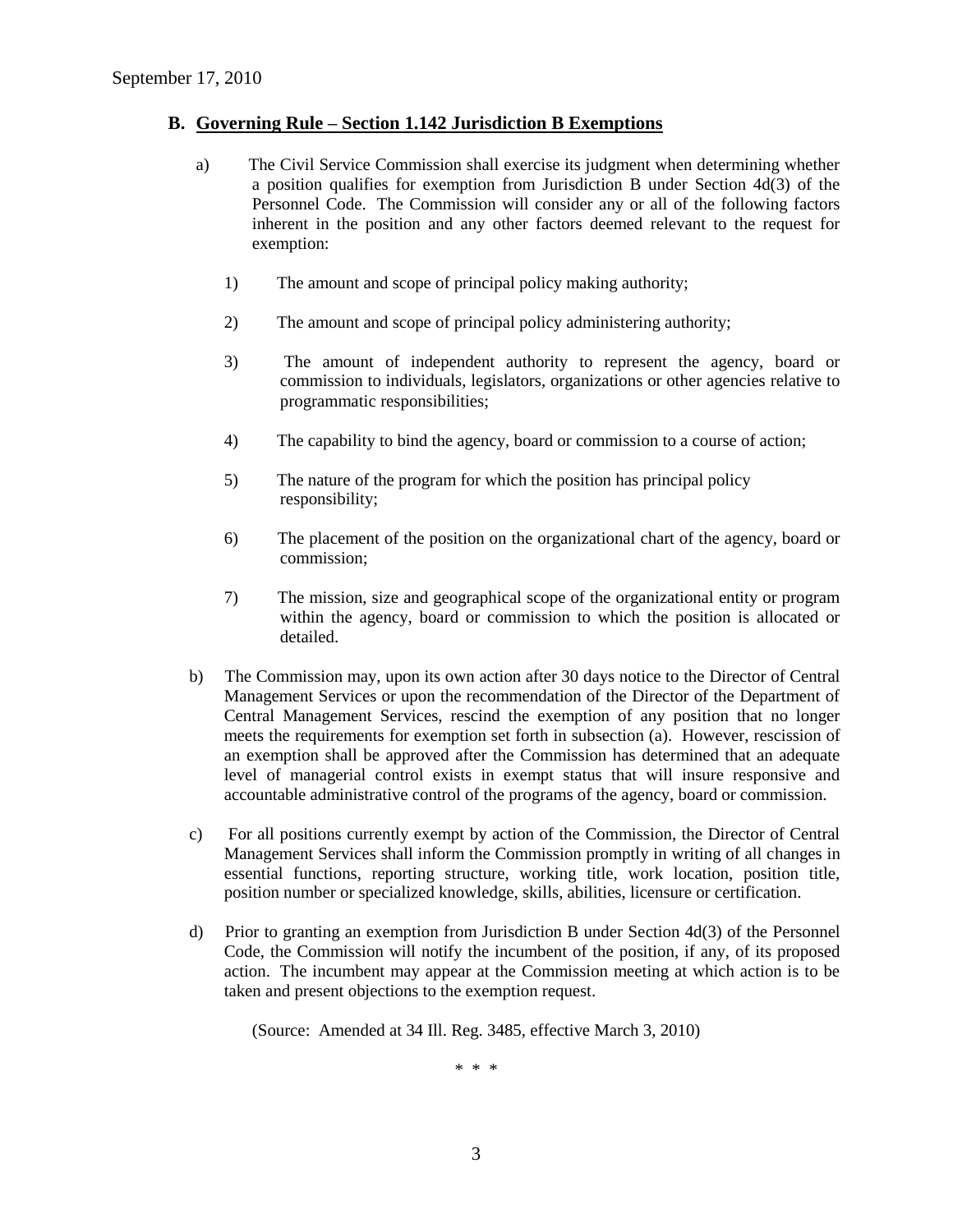# C. **Requests for 4d(3) Exemption**

- $\bullet$ With regard to Item C, this request is for the Managing Director of Community Outreach for the Department of Public Health, a position that reports to the Assistant Director who reports to the Director. This matter has been continued twice since first presented in July due to concerns that its program responsibilities overlapped with two other currently exempt positions at the agency. As there had been ongoing discussions as recently as the previous day, Teresa Garate, Assistant Director of the Department of Public Health, was asked to explain this request to the Commissioners. She indicated that the requested position had three main areas of responsibility:
	- 1. Aggressively plan for a diverse agency workforce;
	- 2. Ensure that the agency's resources align with the demographics of the State; and
	- 3. Ensure that the agency's grants align with the demographics of the State.

She then briefly described the responsibilities of the two potentially overlapping positions, Health Promotion and Minority Health and how they differed from the requested position. Chairman Kolker reviewed the time frames and noted that the agency had not taken any action since this matter was continued last meeting until early this week. Teresa Garate responded that the reason for the delay was her desire to meet with the incumbents in the referenced positions to ensure overlap did not exist. Once that was done, the agency prepared clarified position descriptions for these two positions which were then forwarded to Central Management Services for review. A discussion on the first area of responsibility for the requested position ensued and it was pointed out to the agency that this was not normally a program that supported a principal policy exemption. The remaining two areas of responsibility were more closely aligned with substantive agency programs. Chairman Kolker suggested that this matter be continued to allow the agency time to confer with Commission Staff on this issue in the next ten days and ensure that the position description adequately reflects these areas of responsibility before the Commission considers this request again. Teresa Garate had no objection to this course of action.

Commissioner Barbara J. Peterson joined the meeting by telephone.

 $\bullet$ As to Item D, this request is for the Open Door Manager for the Department of Human Services, a position that reports to the Secretary. This position has principal administrative responsibility for the Open Door program. This is not a substantive program of the agency but a program whose mission is to provide a more user-friendly way to match up service requesters with the appropriate service provider within the agency. Given the size of the agency, it is Staff's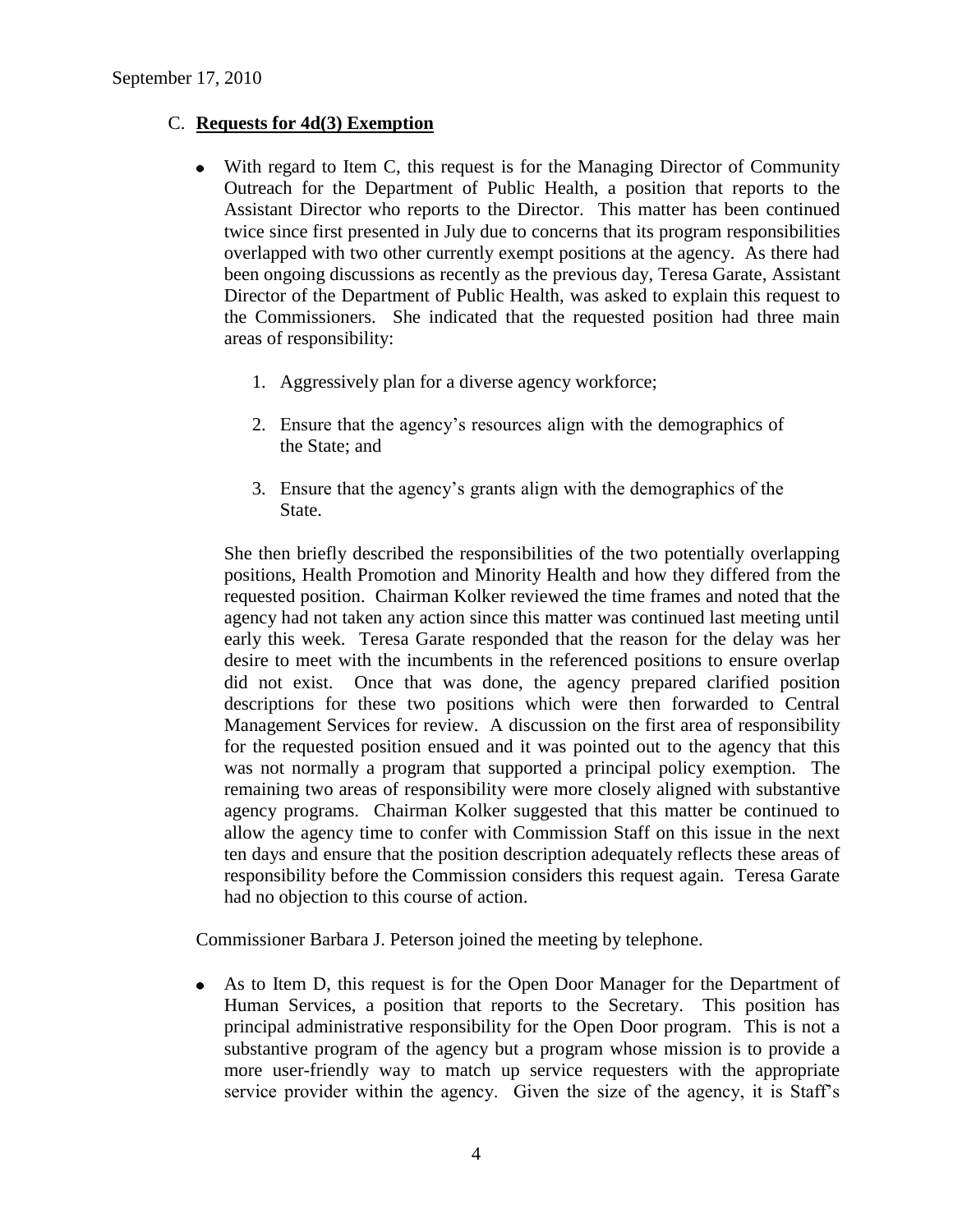position that the nature of this program is such that its administrative head would qualify for exemption. Therefore, Staff recommended approval of this request. Grace Hou, Acting Secretary of the Illinois Department of Human Services, concurred with this description of the position.

As to Item E, this request is for the Deputy Director of Field Services After Care at the Department of Juvenile Justice, a position that reports to the Director. The agency's enabling statute mandates it to establish transitional and post-release programs for juveniles under its jurisdiction. The After Care program is the program serving that purpose with the requested position as its administrative head. For these reasons, Staff recommended approval of this request.

# **IT WAS MOVED BY COMMISSIONER DALIANIS, SECONDED BY COMMISSIONER BUKRABA, AND THE MOTION ADOPTED 5-0 TO GRANT AND CONTINUE THE REQUESTS FOR 4D(3) EXEMPTION FOR THE FOLLOWING POSITIONS:**

# **The following 4d(3) exemption requests were granted on September 17, 2010:**

# **D. Illinois Department of Human Services**

| <b>Position Number</b>  | 40070-10-00-200-00-01               |
|-------------------------|-------------------------------------|
| <b>Position Title</b>   | Senior Public Service Administrator |
| Bureau/Division         | Secretary's Office                  |
| <b>Functional Title</b> | Manager, Open Door Program          |
| Incumbent               | Vacant                              |
| Supervisor              | Secretary                           |
| Location                | <b>Cook County</b>                  |

# **E. Illinois Department of Juvenile Justice**

| <b>Position Number</b>  | 40070-27-00-300-00-01                        |
|-------------------------|----------------------------------------------|
| Position Title          | Senior Public Service Administrator          |
| Bureau/Division         | <b>Field Services After Care</b>             |
| <b>Functional Title</b> | Deputy Director of Field Services After Care |
| Incumbent               | Vacant                                       |
| Supervisor              | Director                                     |
| Location                | <b>Cook County</b>                           |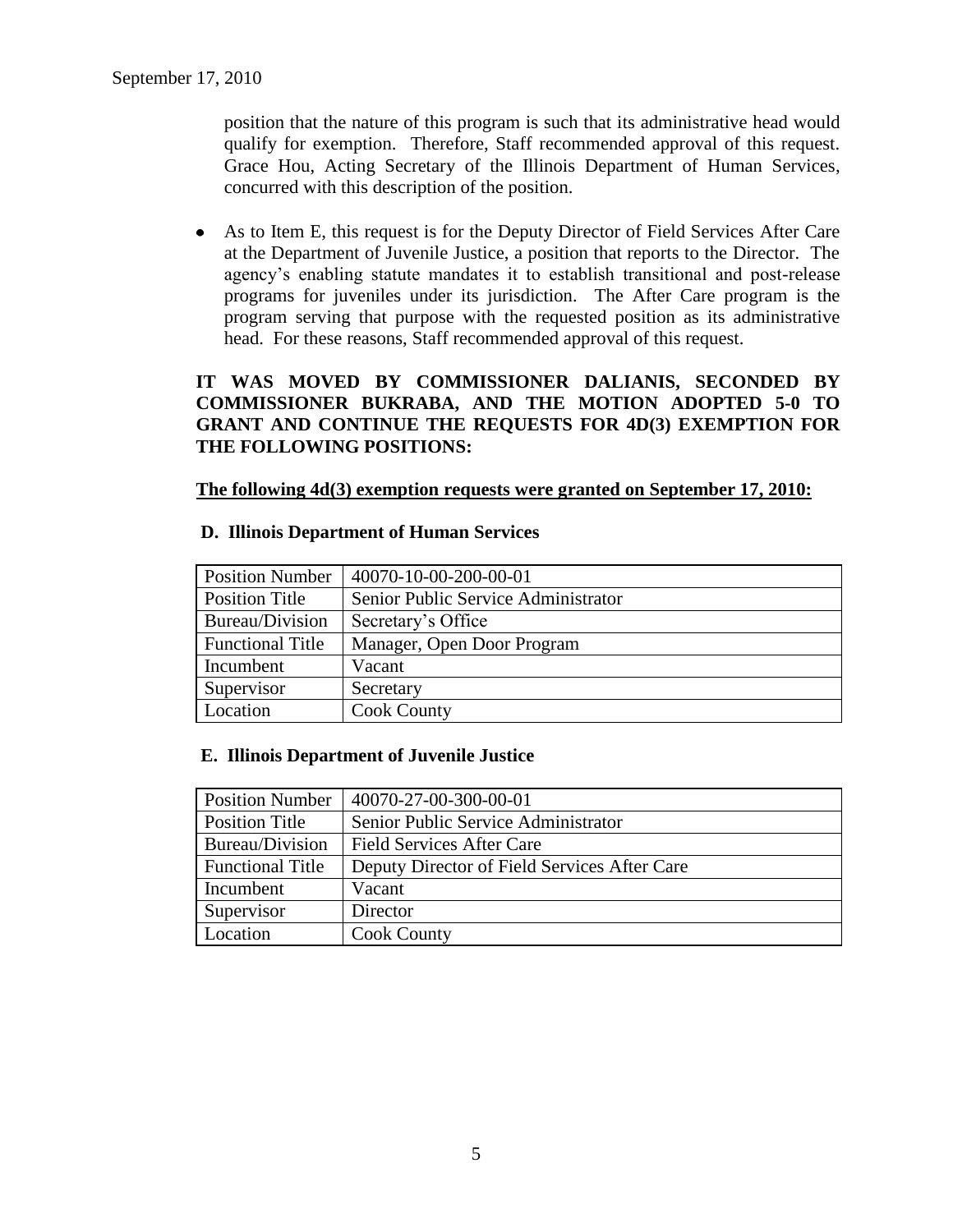# **The following 4d(3) exemption request was continued on September 17, 2010:**

# **C. Illinois Department of Public Health**

| <b>Position Number</b>  | 40070-20-01-100-20-81                                 |
|-------------------------|-------------------------------------------------------|
| Position Title          | Senior Public Service Administrator                   |
| Bureau/Division         | <b>Community Public Health Outreach</b>               |
| <b>Functional Title</b> | Managing Director of Community Public Health Outreach |
| Incumbent               | Vacant                                                |
| Supervisor              | Assistant Director who reports to the Director        |
| Location                | <b>Cook County</b>                                    |

As to Item F, this request is to rescind the exemption for the Deputy General Counsel for the Illinois Department of Public Health. Central Management Services and Commission Staff concurred with this request.

# **IT WAS MOVED BY COMMISSIONER DALIANIS, SECONDED BY COMMISSIONER EWELL, AND THE MOTION ADOPTED 5-0 TO APPROVE THE PROPOSED RESCISSION FROM 4D(3) EXEMPTION FOR THE FOLLOWING POSITION:**

### **The following 4d(3) exemption was rescinded on September 17, 2010:**

| <b>Position Number</b>  | 40070-20-02-300-00-01                       |
|-------------------------|---------------------------------------------|
| Position Title          | Senior Public Service Administrator         |
| Bureau/Division         | Office of the Director, Legal Services      |
| <b>Functional Title</b> | <b>Deputy General Counsel</b>               |
| Incumbent               | Vacant                                      |
| Supervisor              | General Counsel who reports to the Director |
| Location                | <b>Sangamon County</b>                      |

#### **F. Illinois Department of Public Health**

### \* \* \*

Executive Director Stralka noted that it had been reported in various media outlets that the Department of the Lottery had signed a contract related to privatizing its function earlier in the week. He noted that the Lottery presently has eight 4d(3) exempt positions, and he was unaware what impact this would have on their continued exemption. He e-mailed the Acting Superintendent with this inquiry and it was planned to consider this matter at the Commission's November meeting.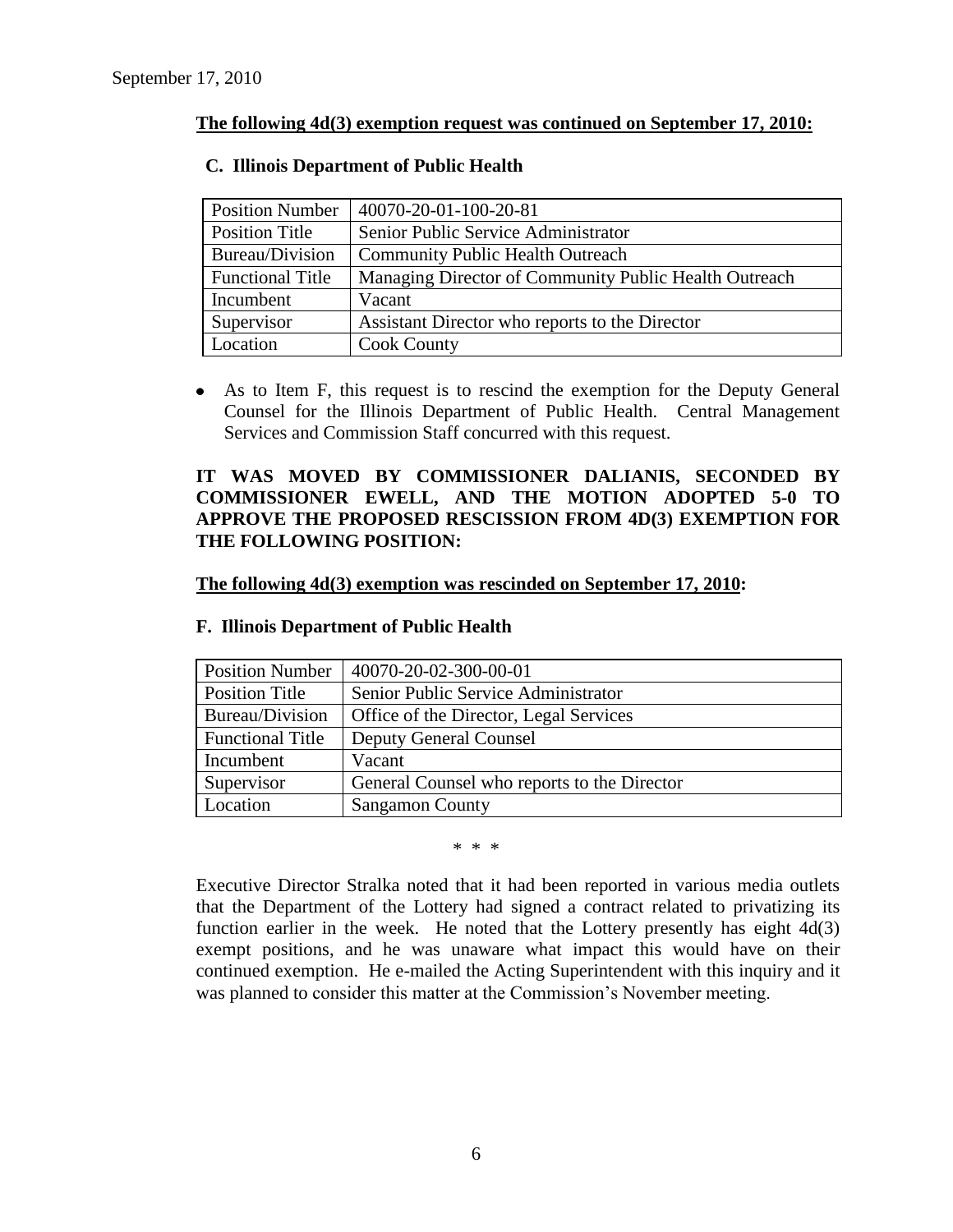# V. CONSIDERATION OF THE STATUS OF PRIVATE SECRETARIES EXEMPT FROM JURISDICTION B OF THE PERSONNEL CODE

This item was continued until the October 15, 2010 meeting.

# VI. CLASS SPECIFICATIONS

The following class titles were submitted for creation and revision by the Director of Central Management Services:

# **A. Gaming Licensing Analyst (creation)**

# **B. Sewage Plant Operator (revision)**

Staff Analysis: Regarding the proposed Gaming Licensing Analyst class, Assistant Executive Director Barris had a question about the Central Management Services Classification Plan Review Proposal/Change Report form which indicated that one incumbent from the title Office Coordinator class was being moved into the proposed Gaming Licensing Analyst position, i.e. that the report looked as if the new class was specifically being created for one person in the Office Coordinator position. Bill Lipsmire, Central Management Services, explained that there was one position in the Office Coordinator class that was similar to the proposed new class. However, this class was just used as a basis to create the new class, because there was no Office class that contained all of the duties that would be needed for the class. Lipsmire stated that the new class was not created specifically for the incumbent in the Office Coordinator class because it would be necessary for more positions to be added to the new class because of the many entities seeking licensure. Mark Ostrowski, Administrator of the Illinois Gaming Board, spoke about the influx of a large number of licensing requests for riverboat gaming/video poker and the necessity to check applications. Chairmen Kolker asked about how many positions would be needed and Commissioner Ewell asked how many entities would be seeking applications. Ostrowski stated that there would be about four or five positions in the class and that he estimated the positions would need to check 15,000 applications of entities, i.e. bars and taverns, and 1,000 new employees. Commissioner Ewell asked what would preclude an entity from obtaining a license and Ostrowski stated that a crime of dishonesty or a felony might preclude the approval of an application. Commissioner Ewell asked if the need for the class would still exist after the influx of applications is over. Ostrowski stated that turnover is so great at the entities involved that there will always be a need to check applications and future applications, in addition to the yearly review of applications and the requirement that applicants make recent disclosures that might affect their previously approved applications. Additional discussion about general Illinois Gaming Board responsibilities ensued in which all Commissioners participated.

Regarding the revision to the Sewage Plant Operator class, Assistant Executive Director Barris had a question about the discrepancy in the submission. The Central Management Services Classification Plan Review Proposal/Change Report stated that the request for the study was "Internal," while the first line of the Classification Analysis states that the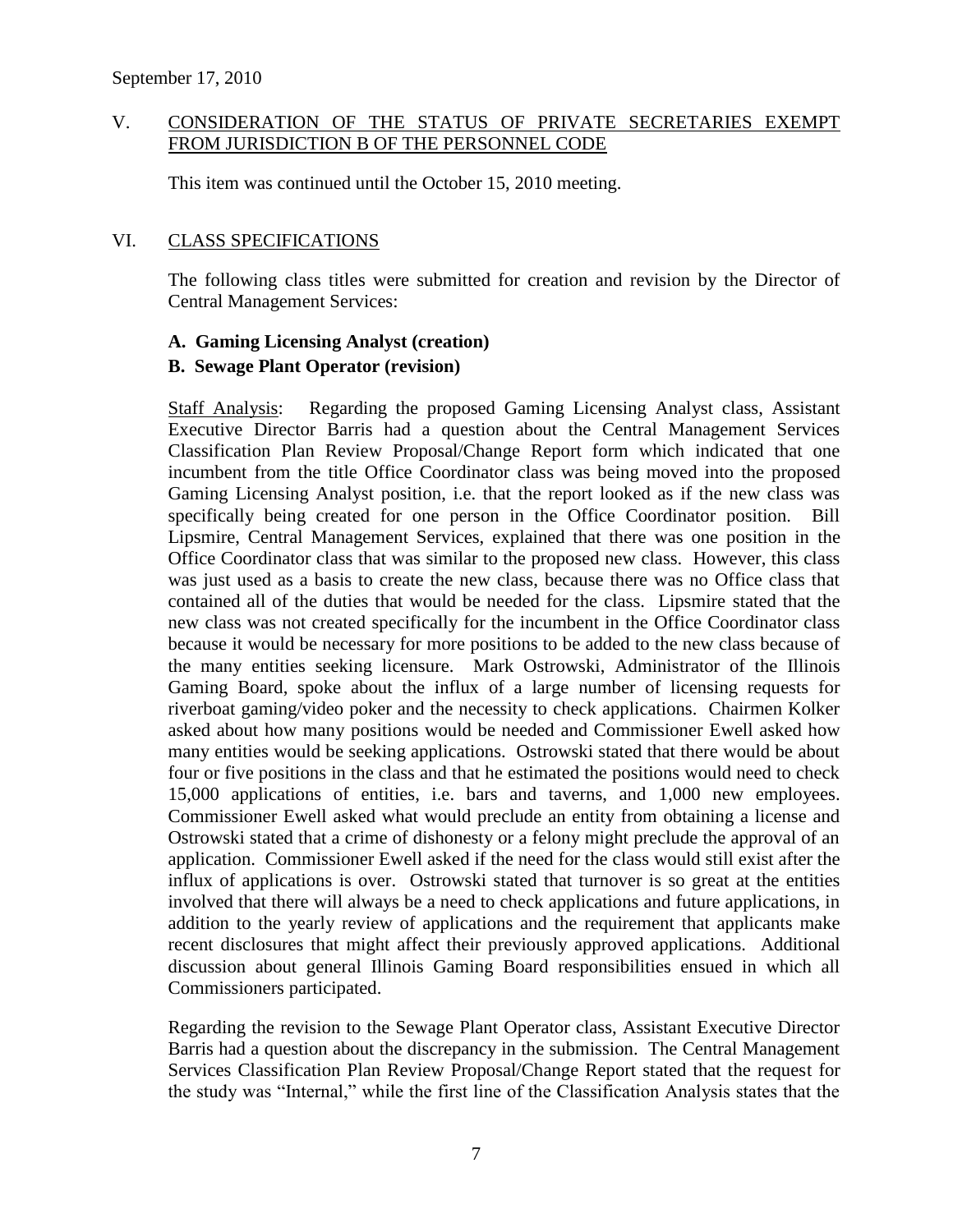revision was the result of an "agency requesting creation of a position to operate a wastewater treatment plant other than an E.P.A. Class III Wastewater Treatment Plant as currently specified." Chairmen Kolker asked about the requirements of a Class III license and asked if the I, II, III classes related to pay grade. Lipsmire stated that pay grade was not based upon the class of license. Commissioner Peterson asked what agencies used the class and Lipsmire named the Department of Corrections and the Department of Natural Resources. Commissioner Peterson asked about the requirements of an "appropriate" Wastewater Treatment Works Operator Certificate and the requirements and needs of a Class III certificate. Lipsmire stated that it was the position of Central Management Services that each agency was best suited in determining what kind of certificate was needed for its operation. Commissioner Peterson again asked what kind of operations would need the class, what agencies would need the class, and the differences between the certificates. Lipsmire stated that it was up to each agency's discretion because they have the most knowledge about their individual needs. After hearing Commissioner Peterson's objections, it was the consensus of the Commissioners to defer a final decision on this matter until her concerns could be satisfactorily addressed.

# **IT WAS MOVED BY COMMISSIONER DALIANIS, SECONDED BY COMMISSIONER BUKRABA, AND THE MOTION ADOPTED 5-0 TO APPROVE THE CREATION OF THE FOLLOWING CLASS TITLE TO BE EFFECTIVE OCTOBER 1, 2010:**

**A. Gaming Licensing Analyst** 

**IT WAS MOVED BY COMMISSIONER PETERSON, SECONDED BY COMMISSIONER BUKRABA, AND THE MOTION ADOPTED 5-0 TO DISAPPROVE THE REVISION OF THE FOLLOWING CLASS TITLE:**

**B. Sewage Plant Operator** 

**IT WAS MOVED BY COMMISSIONER PETERSON, SECONDED BY COMMISSIONER DALIANIS, AND THE MOTION ADOPTED 5-0 TO DISAPPROVE ANY CLASS SPECIFICATIONS RECEIVED BY THE COMMISSION NOT CONTAINED IN THIS REPORT TO ALLOW ADEQUATE STUDY.** 

#### VII. MOTION TO GO INTO EXECUTIVE SESSION

**IT WAS MOVED BY COMMISSIONER DALIANIS, SECONDED BY COMMISSIONER BUKRABA, AND BY ROLL CALL VOTE THE MOTION ADOPTED 5-0 TO HOLD AN EXECUTIVE SESSION PURSUANT TO SUBSECTIONS 2(c)(1), 2(c)(4), AND 2(c)(11) OF THE OPEN MEETINGS ACT.** 

| <b>KOLKER</b>   | YES  | <b>EWELL</b>    | <b>YES</b> |
|-----------------|------|-----------------|------------|
| <b>PETERSON</b> | YES. | <b>DALIANIS</b> | YES        |
| <b>BUKRABA</b>  | YES. |                 |            |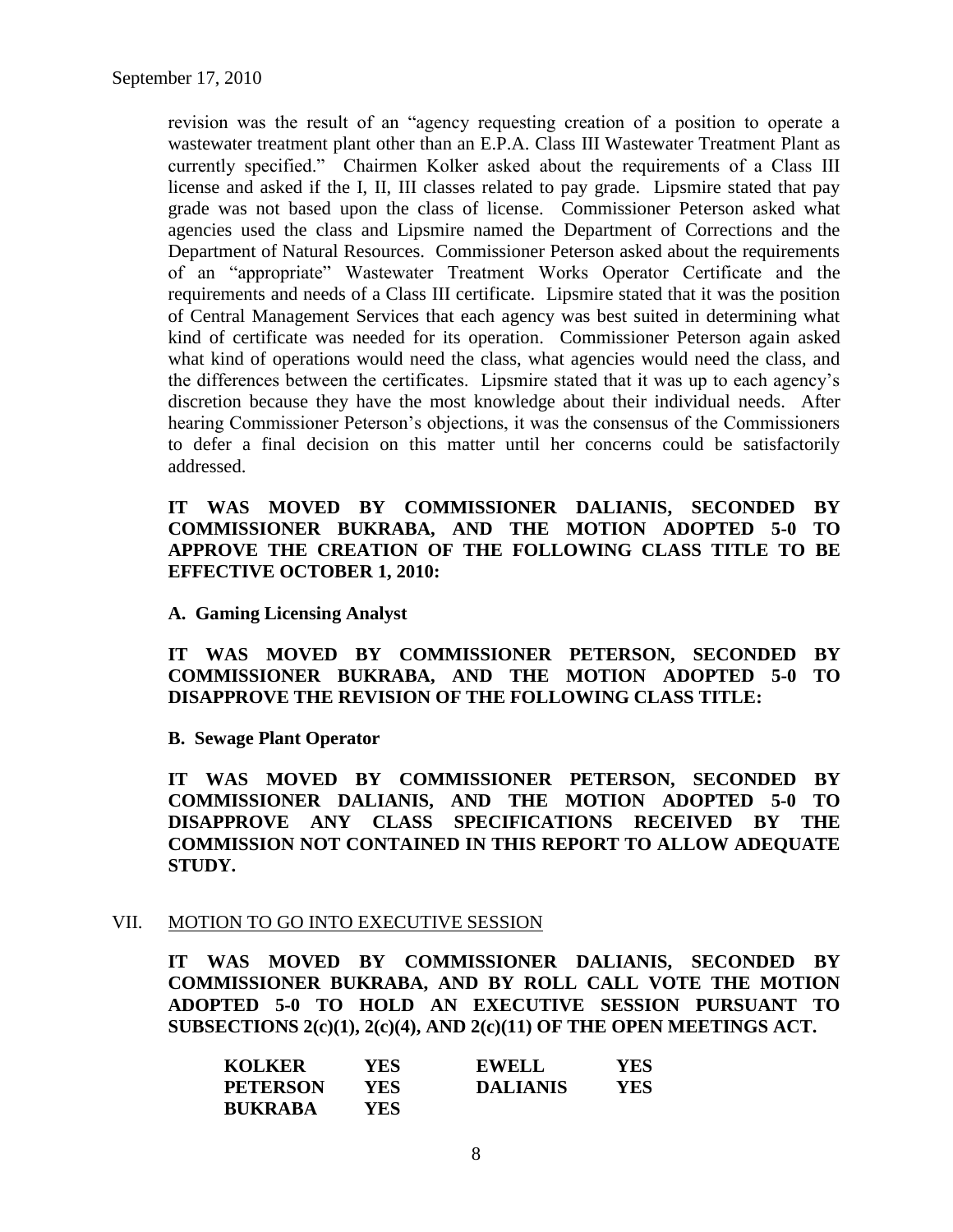### VIII. RECONVENE MEETING

Upon due and proper notice the regular meeting of the Illinois Civil Service Commission was reconvened at 160 North LaSalle Street, Suite S-901, Chicago, Illinois at 12:00 p.m.

#### PRESENT

Chris Kolker, Chairman; Raymond W. Ewell, Barbara J. Peterson (by telephone), Betty A. Bukraba, and Ares G. Dalianis, Commissioners; Daniel Stralka, Executive Director; and Andrew Barris, Assistant Executive Director (by telephone).

# IX. NON-MERIT APPOINTMENT REPORT

The Personnel Code permits non-merit appointments for a limited period of time, i.e., emergency appointments shall not exceed 60 days and shall not be renewed, and positions shall not be filled on a temporary or provisional basis for more than six months out of any twelve-month period. Consecutive non-merit appointments are not violative of the Code; however, they do present a possible evasion of merit principles and should be monitored. Set forth below is the number of consecutive non-merit appointments made by each department. These statistics are from the Department of Central Management Services' Consecutive Non-Merit Report.

| Agency                                | 7/31/10        | 8/31/10      | 8/31/09                     |
|---------------------------------------|----------------|--------------|-----------------------------|
| Aging                                 |                | 0            |                             |
| Agriculture                           | 0              | $\mathbf 0$  | 5                           |
| <b>Children and Family Services</b>   |                | 3            | 10                          |
| <b>Criminal Justice Authority</b>     |                | 0            |                             |
| <b>Employment Security</b>            | $\overline{2}$ | $\mathbf{2}$ | 10                          |
| <b>Healthcare and Family Services</b> |                |              | 13                          |
| <b>Historic Preservation Agency</b>   |                | 0            |                             |
| <b>Human Services</b>                 |                | 0            |                             |
| <b>Natural Resources</b>              |                | 5            | 37                          |
| Property Tax Appeal Board             |                | 0            | $\mathcal{D}_{\mathcal{L}}$ |
| <b>State Fire Marshal</b>             |                | 0            |                             |
| <b>State Retirement Systems</b>       |                | 0            |                             |
| Transportation                        | 3              | 0            | 8                           |
| Veterans' Affairs                     |                | 0            |                             |
| Totals                                | 12             |              | 91                          |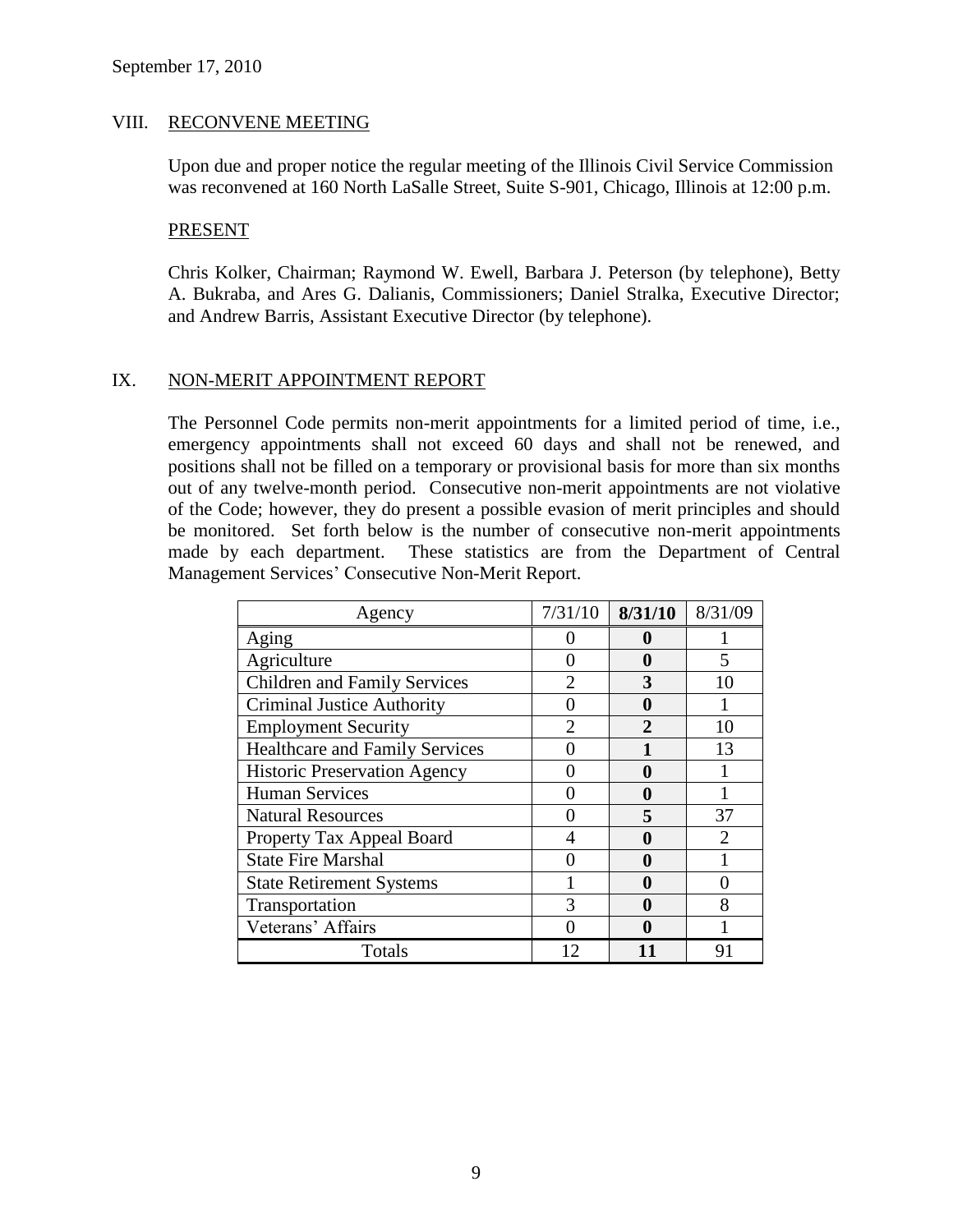# X. INTERLOCUTORY APPEAL

# **GT-52-10**

| Employee | Tony Shugailo                                | <b>Appeal Date</b>   | 05/27/10            |
|----------|----------------------------------------------|----------------------|---------------------|
| Agency   | <b>DOT</b>                                   | <b>Decision Date</b> | 08/25/10            |
| Type     | Geographical Transfer                        | ALJ                  | Daniel Stralka      |
| Issue(s) | Motion to Dismiss (Employee filed a          | Proposal for         | <b>Grant Motion</b> |
|          | grievance that was denied at the 2nd level   | Decision             | to Dismiss.         |
|          | and the relocation was not a geographical    |                      |                     |
|          | transfer as set forth in the Personnel Code) |                      |                     |

**IT WAS MOVED BY COMMISSIONER PETERSON, SECONDED BY COMMISSIONER DALIANIS, AND BY ROLL CALL VOTE OF 5-0 THE MOTION ADOPTED TO AFFIRM AND ADOPT THE ADMINISTRATIVE LAW JUDGE'S PROPOSAL FOR DECISION TO GRANT THE MOTION TO DISMISS AS THE EMPLOYEE FILED A RESPONSE TO THE MOTION TO DISMISS IN WHICH HE STATED "I TONY SHUGAILO AGREE WITH THE MOTION TO DISMISS." IN ACCORDANCE THEREWITH THE ADMINISTRATIVE LAW JUDGE'S PROPOSAL FOR DECISION TO GRANT THE MOTION TO DISMISS IS AFFIRMED AND ADOPTED.**

| <b>KOLKER</b>   | YES | <b>EWELL</b>    | YES |
|-----------------|-----|-----------------|-----|
| <b>PETERSON</b> | YES | <b>DALIANIS</b> | YES |
| <b>BUKRABA</b>  | YES |                 |     |

# XI. PUBLICLY ANNOUNCED DECISION RESULTING FROM APPEAL

# **DA-39-10**

| Employee  | LaVonne R. Williams                                                                                                                       | <b>Appeal Date</b>       | 02/24/10                                        |
|-----------|-------------------------------------------------------------------------------------------------------------------------------------------|--------------------------|-------------------------------------------------|
| Agency    | <b>DCFS</b>                                                                                                                               | <b>Decision Date</b>     | 09/03/10                                        |
| Type      | Discharge                                                                                                                                 | ALJ                      | Daniel Stralka                                  |
| Change(s) | Misuse of state equipment; conduct<br>unbecoming; conflict of interest<br>(used state time and equipment to<br>operate personal business) | Proposal for<br>Decision | Charges are proven<br>and warrant<br>discharge. |

**IT WAS MOVED BY COMMISSIONER BUKRABA, SECONDED BY COMMISSIONER DALIANIS, AND BY ROLL CALL VOTE OF 5-0 THE MOTION ADOPTED TO AFFIRM AND ADOPT THE ADMINISTRATIVE LAW JUDGE'S PROPOSAL FOR DECISION THAT THE CHARGES ARE PROVEN AND WARRANT DISCHARGE FOR THE REASONS SET FORTH IN THE PROPOSAL FOR DECISION DATED SEPTEMBER 3, 2010.**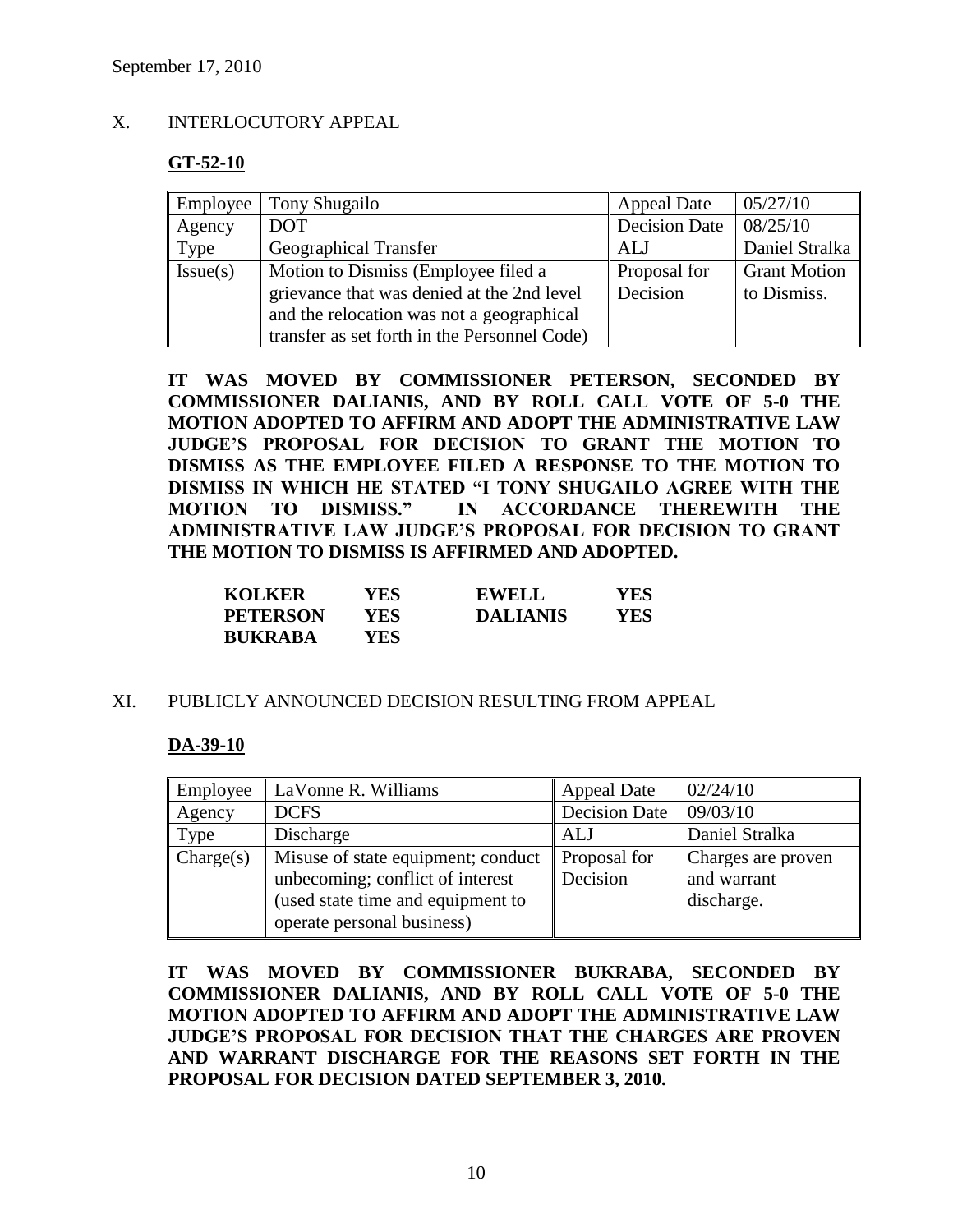| <b>KOLKER</b>   | YES  | <b>EWELL</b>    | YES |
|-----------------|------|-----------------|-----|
| <b>PETERSON</b> | YES  | <b>DALIANIS</b> | YES |
| <b>BUKRABA</b>  | YES. |                 |     |

### XII. AMENDMENTS TO THE PERSONNEL RULES

Commissioner Dalianis requested a brief explanation as to these proposed amendments from the Executive Director. Executive Director Stralka noted how they all related to the mandatory furlough program and allowed affected employees to essentially trade in vacation, personal or paid holidays in lieu of unpaid furlough days.

# SECTION 303.120 FURLOUGH PROGRAM

c) Furlough Time – Furlough time shall be scheduled in a manner that is consistent with the operating needs of the agency. Furlough may be taken in full or one-half day increments only and may be nonconsecutive. Employees on schedules with shortened work weeks shall take furlough time on a prorated basis. Sick time, vacation time, personal time, accumulated holiday time, Earned Equivalent Time (EET), and compensatory time shall not be used to remain in pay status while on furlough. Accrued vacation time and accrued personal time may be used by employees subject to a nonbargaining unit furlough program to remain in pay status while on furlough. Taking a furlough day before or after a holiday shall not result in loss of pay for the holiday. Furlough time shall not count toward overtime. Conflicts regarding scheduling furlough time shall be resolved based first on the operational needs of the agency and second by continuous service date. All furlough time shall be pre-approved. Previously charged unpaid time (unexcused absence, unauthorized absence, excused absence or suspension time) shall not be used to meet an employee's furlough obligation. Employees subject to a non-bargaining unit furlough program may elect to take a furlough day on a holiday; however, an An agency shall not mandate that an employee take a furlough day on a holiday.

d) Time Sheets – Furloughs shall be indicated by a daily entry of FD (Furlough Day) on an employee's time sheet. In the event an employee elects to utilize a vacation or personal day in the place of a non-bargaining unit furlough day, the employee's time sheet shall indicate an entry of FV (Furlough, Vacation) or FP (Furlough Personal).

# SECTION 303.125 LEAVE FOR PERSONAL BUSINESS

c) Employees subject to a non-bargaining unit furlough program may substitute accrued personal leave for furlough time in order to remain in paid status. Utilization of accrued personal leave for furlough must be in one-half day or full day increments and must be in accordance with furlough program requirements.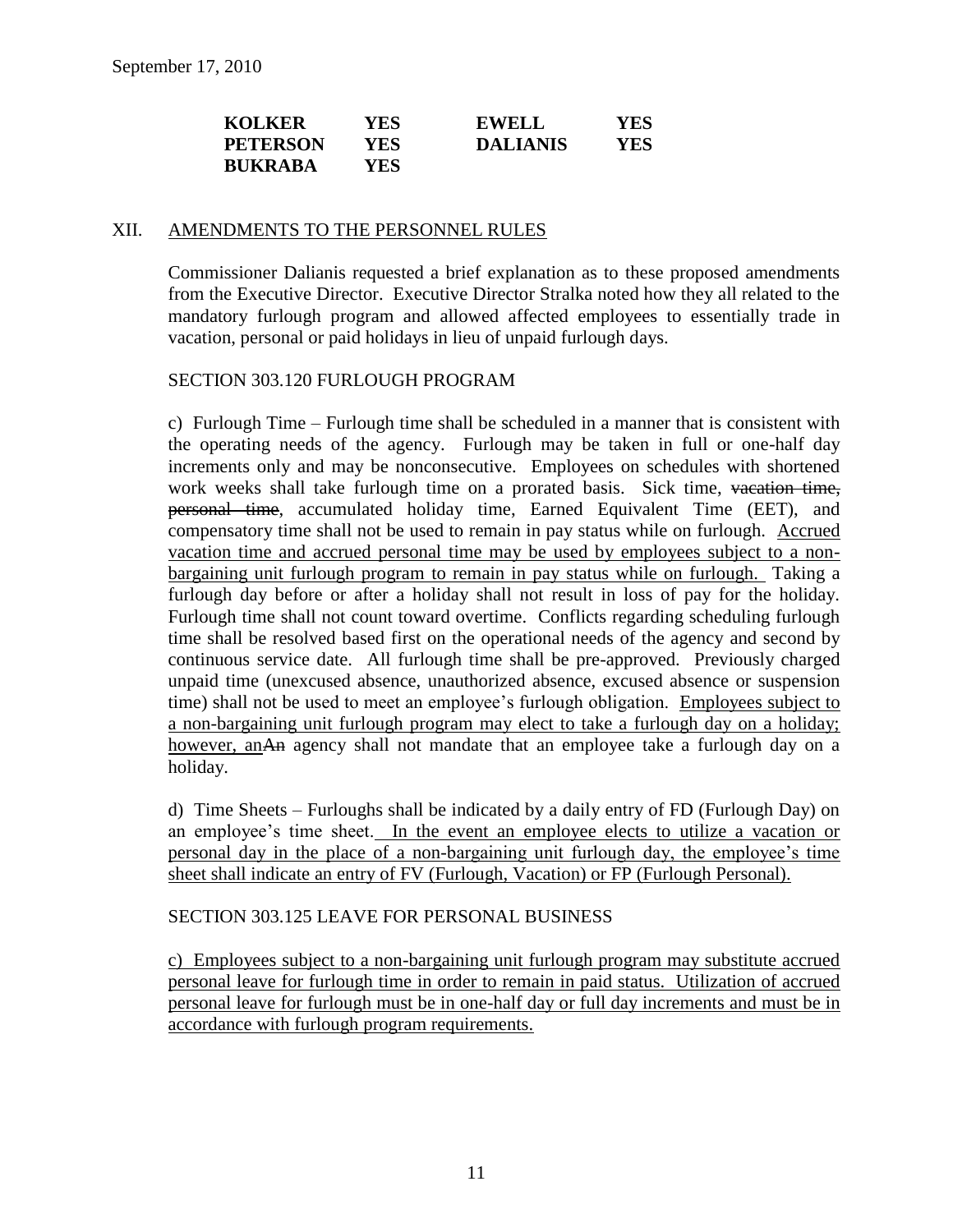# SECTION 303.250 VACATION ELIGIBILITY

c) Vacation time may be taken in increments of not less than ¼ hour after a minimum use of ½ hours any time after it is earned. Vacation time shall not be accumulated for more than 24 months after the end of the calendar year in which it is earned.

cd) Vacation time shall be earned in workdays and computed in hours. After an employee's earned vacation time has been so computed, if there remains a fractional balance of ½ hour or less, the employee shall be deemed to have earned vacation time of ½ hours in lieu of the fractional balance; if there remains a fractional balance of more than ½ hours, the employee shall be deemed to have earned a full hours of vacation time in lieu of a fractional balance.

de) Computation of vacation time of State employees who have interrupted continuous State service shall be determined as though all previous State service that qualified for earning of vacation benefits is continuous with present service. This subsection applies to vacation time earned on or after October 1, 1972.

SECTION 303.270 VACATION SCHEDULE AND LOSS OF EARNED VACATION

a) In establishing vacation schedules, the agency shall consider both the employee's preference and the operating needs of the agency. In any event, upon request, vacation time must be scheduled so that it may be taken not later than 24 months after the expiration of the calendar year in which such vacation time was earned. If an employee does not request and take accrued vacation within such 24 month period, vacation earned during such calendar year shall be lost.

b) In any calendar year in which an employee is subject to one or more non-bargaining unit furlough programs and completes full participation as verified by the employing agency in all such programs to which the employee was subject, vacation time that would have been lost will instead be permitted to accumulate for an additional 12 months.

c) Vacation time may be taken in increments of not less than ¼ hour after a minimum use of ½ hour any time after it is earned.

Employees subject to a non-bargaining unit furlough program may substitute accrued vacation time for furlough time in order to remain in paid status. Utilization of accrued vacation time for furlough must be in one-half day or full day increments and must be in accordance with furlough program requirements.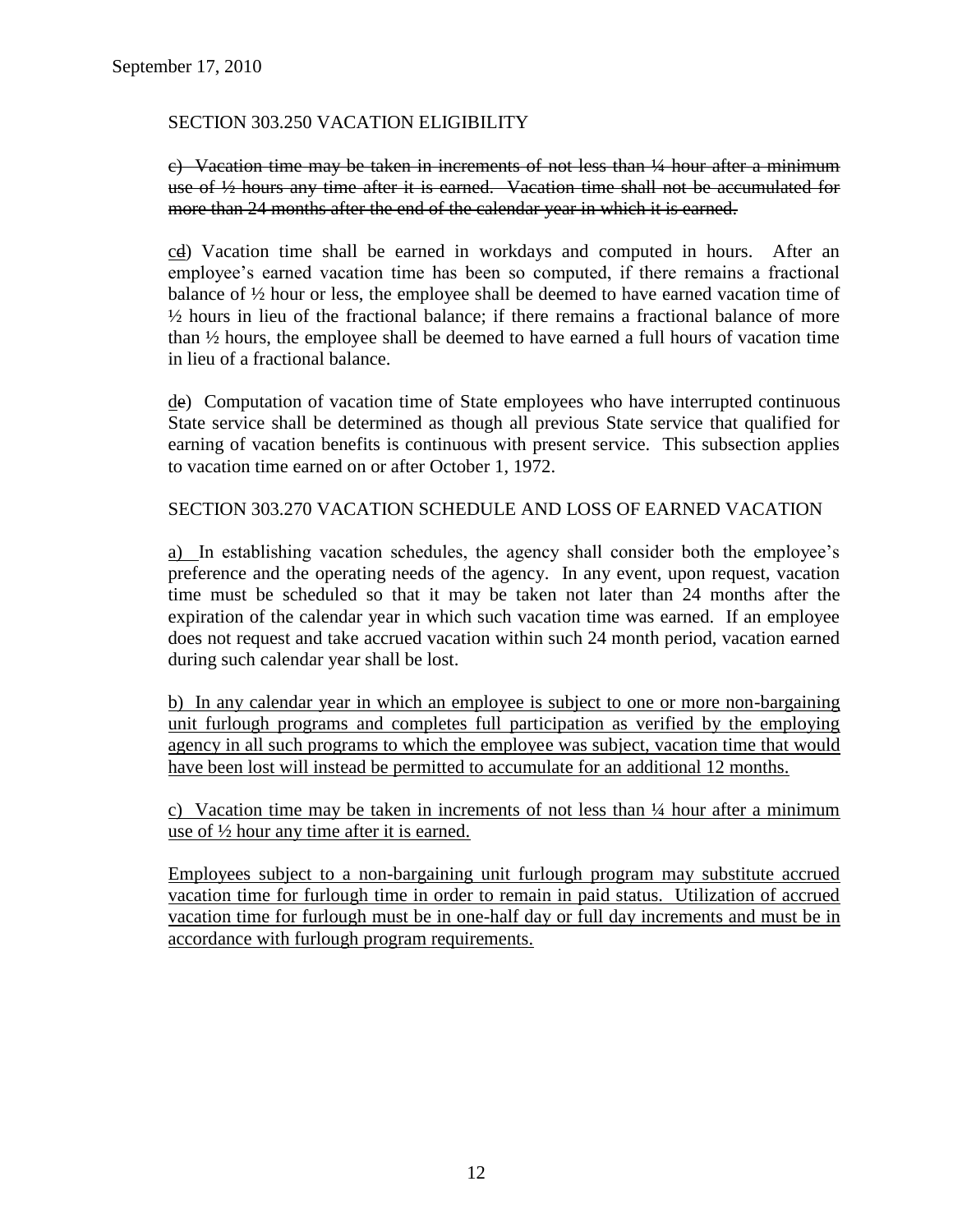# XIII. MEETING SCHEDULE FOR CALENDAR YEAR 2011

**IT WAS MOVED BY COMMISSIONER DALIANIS, SECONDED BY COMMISSIONER EWELL, AND THE MOTION ADOPTED 5-0 TO APPROVE THE MEETING SCHEDULE FOR CALENDAR YEAR 2011 AS PRESENTED WITH THE EXCEPTION OF THE JULY MEETING WHICH WILL BE HELD ON JULY 15, 2011.**

| January 21, 2011  | Chicago     | July 15, 2011      | Chicago     |
|-------------------|-------------|--------------------|-------------|
| February 18, 2011 | Chicago     | August 19, 2011    | Chicago     |
| March 18, 2011    | Chicago     | September 16, 2011 | Chicago     |
| April 15, 2011    | Chicago     | October 21, 2011   | Chicago     |
| May 20, 2011      | Springfield | November 18, 2011  | Springfield |
| June 17, 2011     | Chicago     | December 16, 2011  | Chicago     |

### XIV. RATIFICATION OF PERSONAL SERVICE CONTRACT FOR SANDRA GUPPY

# **IT WAS MOVED BY COMMISSIONER PETERSON, SECONDED BY COMMISSIONER BUKRABA, AND THE MOTION ADOPTED 5-0 TO RATIFY THE PERSONAL SERVICE CONTRACT FOR SANDRA GUPPY PREVIOUSLY ENTERED INTO BY THE COMMISSION.**

# XV. STAFF REPORT

Executive Director Daniel Stralka reported that:

- The State and University Employees Combined Appeal (SECA) campaign for 2010 will run for the period September 1 through October 8. Beckie Daniken will be mailing contribution forms the week of September 20. Last year the campaign raised over \$2.9 million for charitable causes.
- The State of Illinois is making free flu shots available to its employees. Call Brian Collins for times and locations.
- Commissioner biographies were mailed to Commissioners for their review before inclusion in the fiscal year 2010 annual report. Any changes should be reported to Beckie Daniken. Executive Director Stralka noted that the annual report may be delayed due to the combination of increased caseload and increased mandatory furlough days.